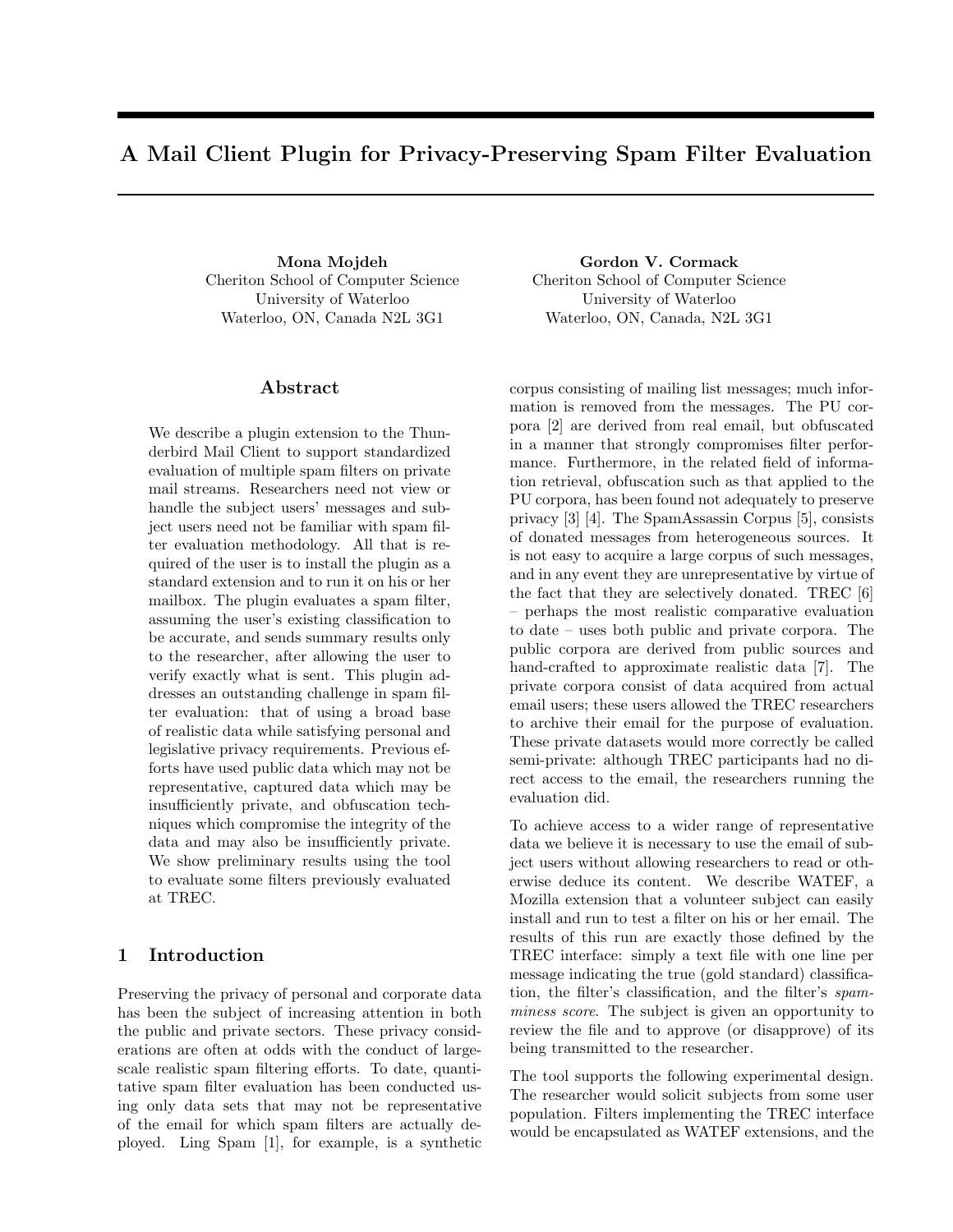users would be instructed to install and run one or more, resulting in the summary files being returned to the researcher by email. These summary files would then be evaluated using the TREC spam filter evaluation toolkit [6].

# 2 WATEF

WATEF is an Extension for Mozilla Thunderbird. Thunderbird is a free, open source, cross-platform email and news client developed by the Mozilla Foundation [8]. Extension, also known as add-on, is a great way to extend the functionality of Mozilla Thunderbird by enhancing Mozilla's Foundation's projects [9]. Extensions are easily installed and allow users to modify and personalize Mozilla's environment.



Figure 1: WATEF Design

WATEF extension works as the wrapper of any spam filter written in TREC Spam Track format. TREC's Spam Track uses a standard testing framework that presents a set of chronologically ordered email messages to a spam filter for classification. In the filtering task, the messages are presented one at a time to the filter, which yields a binary judgement (spam or ham). The filter also yields a *spamminess* score, intended to reflect the likelihood that the classified messages is spam [10]. TREC Spam Track has modeled four different user feedbacks(Immediate, Delayed, Partial, and Active). For the purpose of this paper we take the Immediate feedback.

The design of WATEF is shown in figure 1. On one side, WATEF can include any TREC formatted filter and on the other, it accesses all the folders and emails of Thunderbird through pre-defined components in Mozilla. WATEF also gets the judgment of Thunderbird on the emails; this judgment is basically how Thunderbird has labeled the email at the time of running the extension. Thunderbird assigns a junk score to each email, which is usually the score the builtin spam filter has assigned. This score might also be the result of the user explicitly marking a misclassified message as spam or ham, in order to train the filter. We treat these judgements as the ground truth, with the idea that the user almost always corrects misclassifications of Thunderbird.

When run, WATEF first compiles and initializes the spam filter. It, then, accesses emails in Thunderbird's different folders and passes them one by one, in a chronological order, to the TREC filter, and gets the result of the filter, indicating whether the email is classified as spam or ham. When all the emails are evaluated by the TREC filter, WATEF collects all the results, and makes a TREC formatted result file. Then an email is composed with this result file as the attachment. This email is sent to a specific address which can be modified in the preference option of WATEF extension. The default value for this address is the author's email address. The Thunderbird user can easily open the result file before sending the email to make sure no private data is sent out. This result file has, for each email, the spamminess score, the filter's classification, and Thunderbird's label, without indicating any sensitive date about the email itself. The extension also contains the XML and Java source codes, so the user can be certain about what the program does.

Figure 2 shows how the extension looks like after being installed, and the option box after selecting preferences of WATEF extension from the extensions list.

## 3 Results

In order to evaluate the extension, we used three different filters; Logistic Regression (LR) [11], Dynamic Markov Compression (DMC) [12], LR and DMC Fusion [13]. For each filter to be applied, we simply made a new version of WATEF xpi file by placing the filter in the extension, and then upgrading the extension in Thunderbird. This way we got the three result file.

The result files were tested using the evaluation script in the TREC Spam Kit. The measure used is the Receiver Operating Characteristic (ROC) Curves, and  $(1-ROCA)(\%)$  as the area above ROC curve, indicating the probability that a random spam message will receive a lower spamminess score than a random ham message [10]. Table 1 shows the  $(1\text{-ROCA})\%$  of the three filters applied on the current author's set of emails in Thunderbird. Number of emails at the time of running the filters is 4800. The table also shows the results of the filters on the TREC'07 Public Corpus as published in [10].

As can be seen in table 1, the three filters have not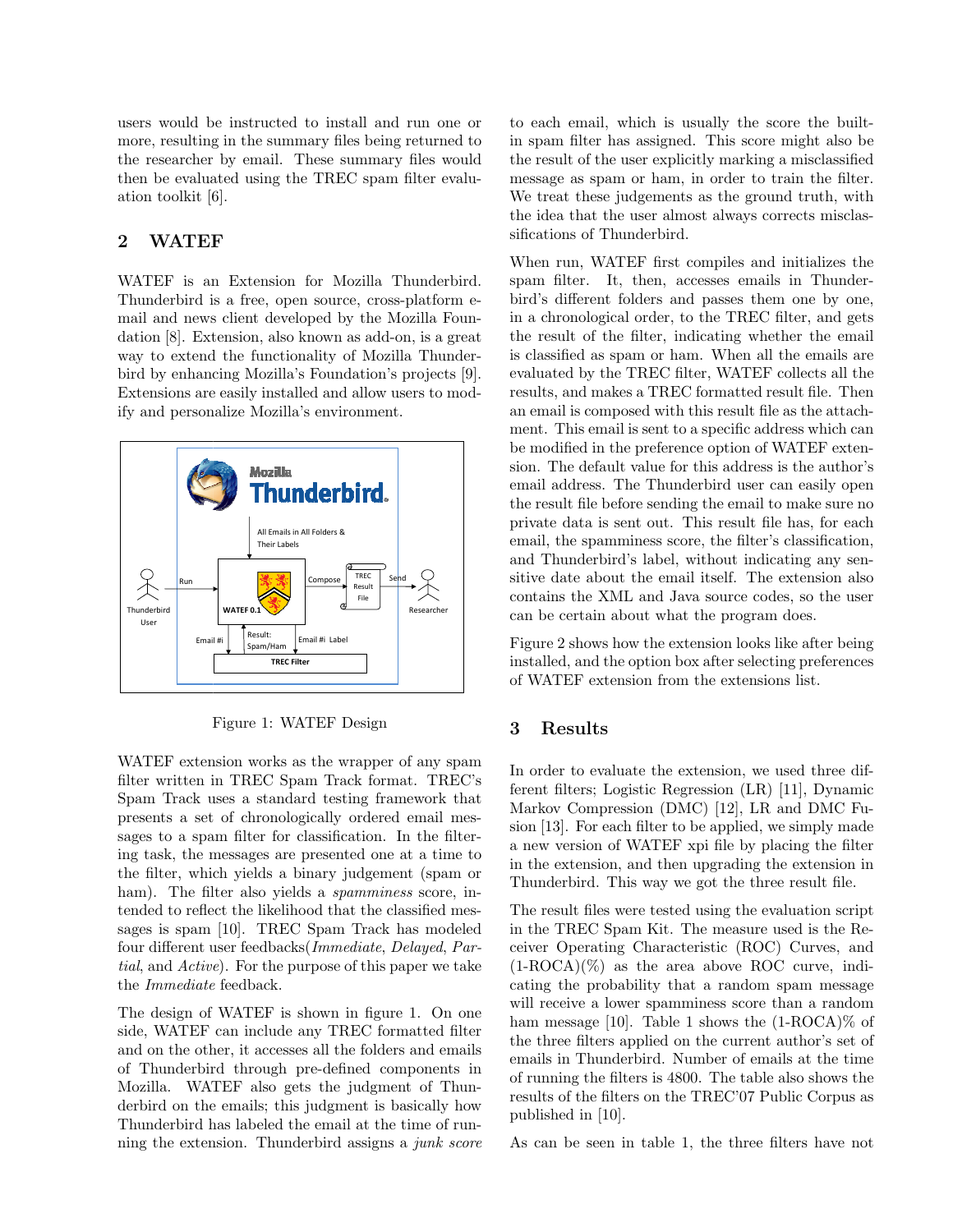| S                                                                                   | Thunderbird                                                                                                                                                                                                                                                                                                                                                                                                                                                                        |
|-------------------------------------------------------------------------------------|------------------------------------------------------------------------------------------------------------------------------------------------------------------------------------------------------------------------------------------------------------------------------------------------------------------------------------------------------------------------------------------------------------------------------------------------------------------------------------|
| Edit View Go Message Tools Help WATEF<br><b>File</b>                                |                                                                                                                                                                                                                                                                                                                                                                                                                                                                                    |
| YÓ.<br>Write Address Book<br>Reply All Forward<br><b>Reply</b><br>Get Mail          | $\overline{\circ}$<br>Delete<br>Junk<br>Stop<br>Print                                                                                                                                                                                                                                                                                                                                                                                                                              |
| Folders<br>View:<br>All                                                             | $\div$                                                                                                                                                                                                                                                                                                                                                                                                                                                                             |
| <b>ELE</b> Local Folders<br>Subject<br><b>B</b> Inbox                               | w Sender                                                                                                                                                                                                                                                                                                                                                                                                                                                                           |
| <b>Extensions</b><br>$\mathbf{Z}$                                                   | $ \Box$ $\times$                                                                                                                                                                                                                                                                                                                                                                                                                                                                   |
| English (GB) Language Pack 1.5.0.2<br>$5^{\circ}$                                   |                                                                                                                                                                                                                                                                                                                                                                                                                                                                                    |
| <b>DODDDDDDDDGD</b><br>WATEF 0.1<br>Waterloo Thunderbird Extension for TREC Filters |                                                                                                                                                                                                                                                                                                                                                                                                                                                                                    |
|                                                                                     |                                                                                                                                                                                                                                                                                                                                                                                                                                                                                    |
|                                                                                     | $\begin{array}{c c c c c} \hline \multicolumn{3}{c }{\mathbf{m}} & \multicolumn{3}{c }{\mathbf{m}} & \multicolumn{3}{c }{\mathbf{m}} & \multicolumn{3}{c }{\mathbf{m}} & \multicolumn{3}{c }{\mathbf{m}} & \multicolumn{3}{c }{\mathbf{m}} & \multicolumn{3}{c }{\mathbf{m}} & \multicolumn{3}{c }{\mathbf{m}} & \multicolumn{3}{c }{\mathbf{m}} & \multicolumn{3}{c }{\mathbf{m}} & \multicolumn{3}{c }{\mathbf{m}} & \multicolumn{3}{c }{\mathbf{m$<br><b>WATEF Options</b><br>m |
|                                                                                     | The Email Address                                                                                                                                                                                                                                                                                                                                                                                                                                                                  |
|                                                                                     | mmojdeh@cs.uwaterloo.ca                                                                                                                                                                                                                                                                                                                                                                                                                                                            |
| ne <sup></sup><br>Preferences<br>X Uninstall<br>> Install<br>$\ddot{\bullet}$       | OK<br>Cancel                                                                                                                                                                                                                                                                                                                                                                                                                                                                       |

Figure 2: WATEF Extension

performed to their best when run within Thunderbird. Recall that the lower the  $(1-ROCA)(\%)$ , the better the filter's performance. The first explanation for this problem is that we are taking the judgements of Thunderbird on each email as the ground truth of the email's classification, while this is not always true. Some users never train the filter or they miss some emails which are misclassified by Thunderbird's builtin spam filter. This is specially the case for false positives, as users usually don't check their junk folder for legitimate emails. [cite cormack and lynam 2005 ceas]

To show that the relatively low  $(1\text{-ROCA})(\%)$  in table 1 are due to mistakes in the ground truth judgements, we went through all the emails with different filter classification and Thunderbird judgements, and corrected the misjudgements. Table 2 shows the results of filters applied on the new modified email judgements. For this table we have also tested Relaxed Online SVM (ROSVM) filter implemented in [14].

#### 4 Future Work

As described in the introduction section, WATEF extension provides a mean to evaluate spam filters in a more real environment. In order to make WATEF publicly usable, some features need to be added to the current version. First, users must be convinced that WATEF is easy and fast (or not time consuming). Therefore, we have to make sure WATEF runs in the background, letting user run his own processes. Also,

to preserve users's privacy, WATEF must be signed.

One feature that can be included to motivate users, is double checking with the user the judgement of the emails that have big gap between their Thunderbird assigned junk score and the filter's spamminess scores. In this way, user can identify false positives and negatives, and also the researcher will be sure about the judgements sent out in the composed result file.

Table 1: Results: 1-ROCA(%)

| Method          |        | Thunderbird TREC07 Pub. |
|-----------------|--------|-------------------------|
| T.R.            | 2.4368 | 0.0057                  |
| DMC             | 3.6107 | 0.0077                  |
| LR & DMC Fusion | 2.5877 | 0.0055                  |

Table 2: Results After Correcting Thunderbird Misjudgements

| Method            | $1-AUC(\%)$ |
|-------------------|-------------|
|                   |             |
| LR.               | 0.2079      |
| DMC               | 0.3207      |
| LR $&$ DMC Fusion | 0.1222      |
| <b>ROSVM</b>      | 0.5309      |
|                   |             |